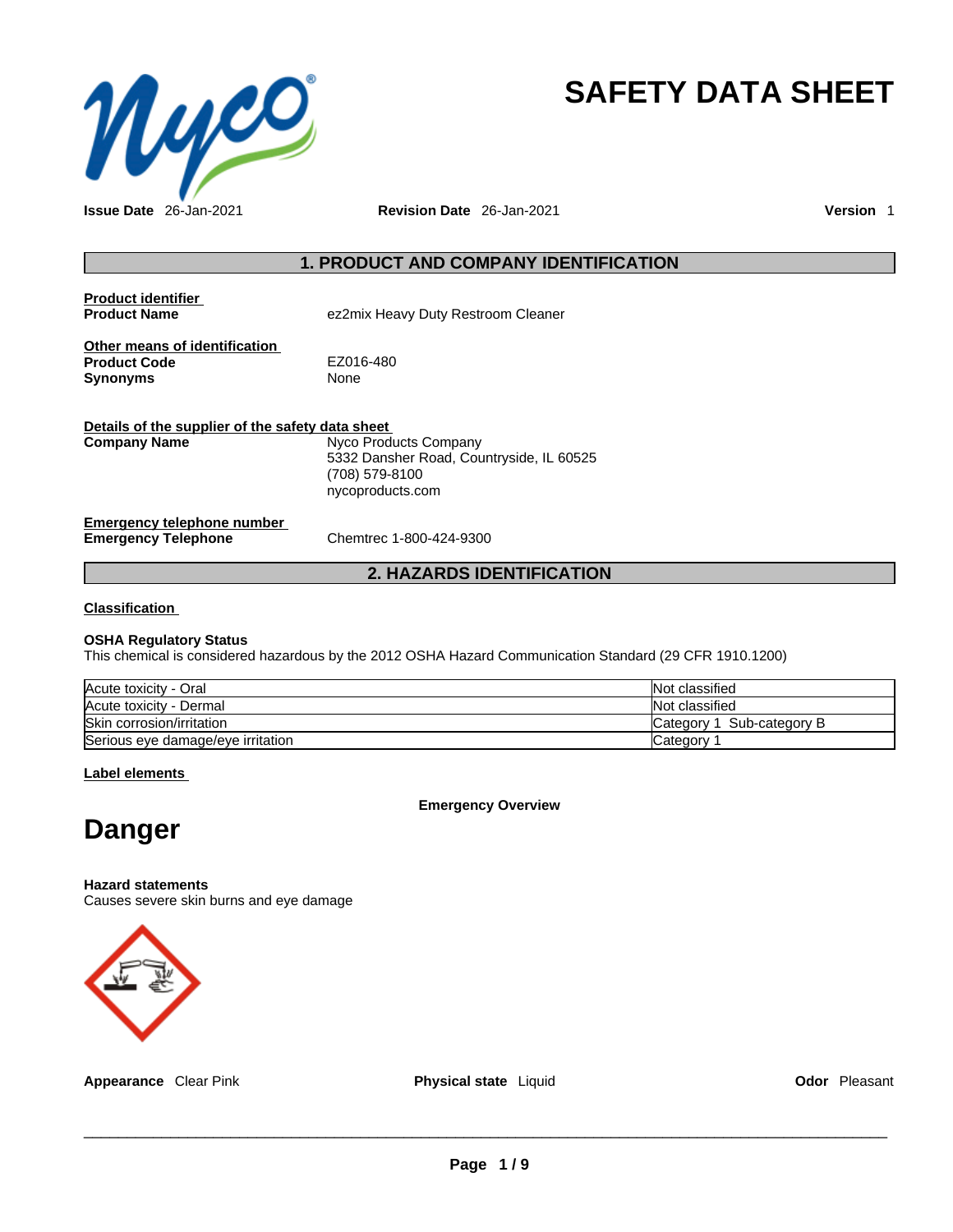## **Precautionary Statements - Prevention**

Do not breathe dust/fume/gas/mist/vapors/spray Wash face, hands and any exposed skin thoroughly after handling Wear protective gloves/protective clothing/eye protection/face protection

## **Precautionary Statements - Response**

Specific Treatment (See Section 4 on the SDS) IF IN EYES: Rinse cautiously with water for several minutes. Remove contact lenses, if present and easy to do. Continue rinsing Immediately call a POISON CENTER or doctor/physician IF ON SKIN (or hair): Remove/Take off immediately all contaminated clothing. Rinse skin with water/shower Wash contaminated clothing before reuse IF INHALED: Remove victim to fresh air and keep at rest in a position comfortable for breathing Immediately call a POISON CENTER or doctor/physician IF SWALLOWED: Rinse mouth. DO NOT induce vomiting Drink plenty of water Immediately call a POISON CENTER or doctor/physician

## **Precautionary Statements - Storage**

Store locked up

## **Precautionary Statements - Disposal**

Disposal should be in accordance with applicable regional, national and local laws and regulations

## **Hazards not otherwise classified (HNOC)**

- **Other Information**
- Harmful to aquatic life with long lasting effects
- Harmful to aquatic life

Unknown Acute Toxicity 0% of the mixture consists of ingredient(s) of unknown toxicity

## **3. COMPOSITION/INFORMATION ON INGREDIENTS**

| <b>Chemical Name</b>                                                     | <b>CAS No.</b> | Weight-%  | <b>Trade Secret</b> |
|--------------------------------------------------------------------------|----------------|-----------|---------------------|
| Phosphoric Acid                                                          | 7664-38-2      | $10 - 30$ |                     |
| Nonylphenol Polyethylene Glycol Ether                                    | 127087-87-0    | $1 - 5$   |                     |
| Didecyl Dimethyl Ammonium Chloride                                       | 7173-51-5      | 1-5       |                     |
| Quaternary Ammonium Compounds<br>Benzyl-C12-C16-alkyldimethyl, Chlorides | 68424-85-1     | $1 - 5$   |                     |

\*The exact percentage (concentration) of composition has been withheld as a trade secret.

## **4. FIRST AID MEASURES**

| <b>First aid measures</b>          |                                                                                                                                                                                                                                             |
|------------------------------------|---------------------------------------------------------------------------------------------------------------------------------------------------------------------------------------------------------------------------------------------|
| <b>General advice</b>              | Immediate medical attention is required.                                                                                                                                                                                                    |
| <b>Skin Contact</b>                | Wash off immediately with soap and plenty of water while removing all contaminated<br>clothes and shoes. For minor skin contact, avoid spreading material on unaffected skin. For<br>severe burns, immediate medical attention is required. |
| Eye contact                        | Rinse thoroughly with plenty of water, also under the eyelids. Remove contact lenses, if<br>present and easy to do. Continue rinsing. Keep eye wide open while rinsing. Do not rub<br>affected area. Call a physician immediately.          |
| <b>Inhalation</b>                  | Move victim to fresh air. Get medical attention for any breathing difficulty.                                                                                                                                                               |
| Ingestion                          | Rinse mouth. Drink plenty of water. Do NOT induce vomiting. Call a physician or poison<br>control center immediately.                                                                                                                       |
| Self-protection of the first aider | Use personal protective equipment as required. Avoid contact with skin, eyes or clothing.                                                                                                                                                   |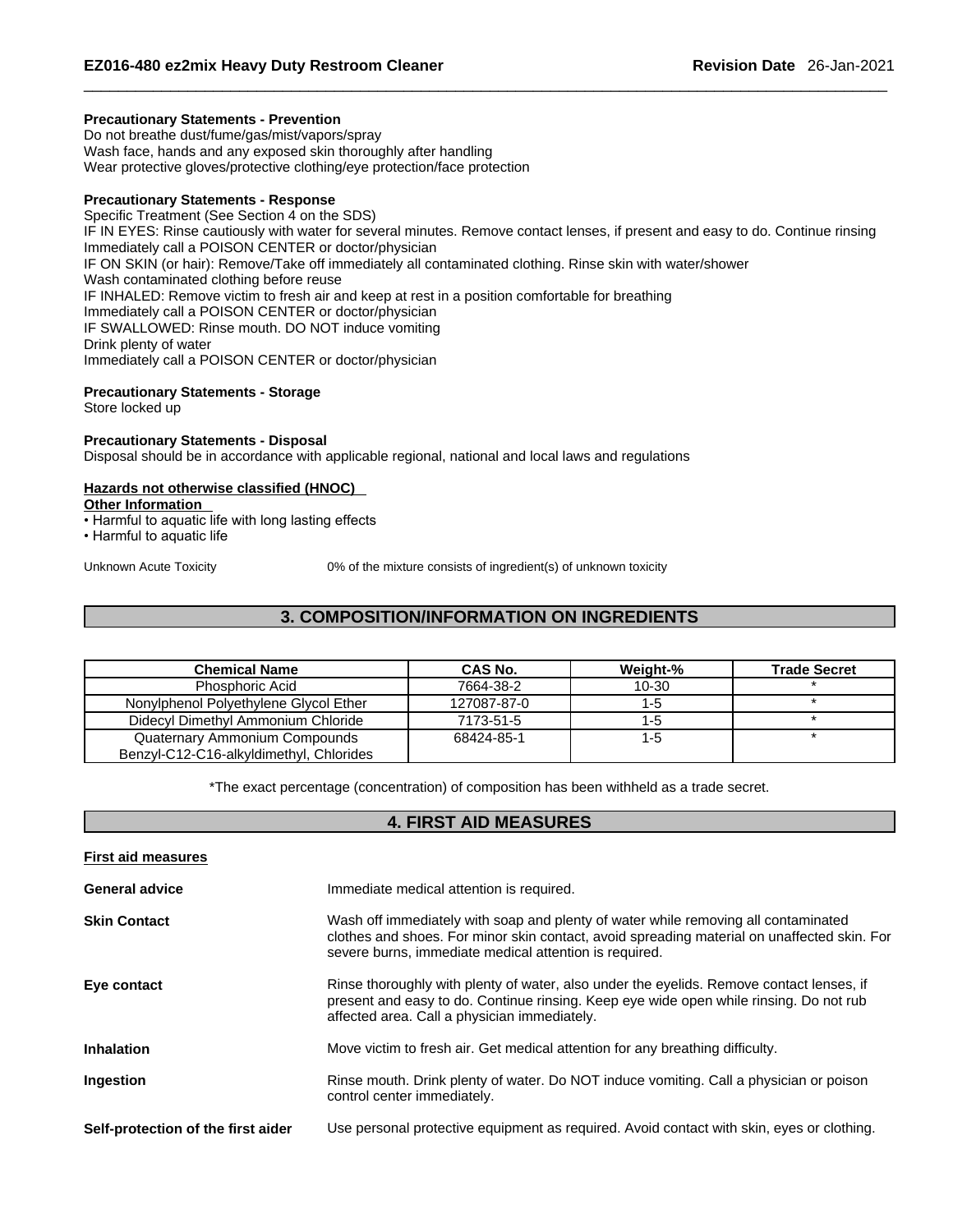## **Most important symptoms and effects, both acute and delayed**

| <b>Symptoms</b> | Any additional important symptoms and effects are described in Section 11: Toxicology |
|-----------------|---------------------------------------------------------------------------------------|
|                 | Information.                                                                          |

## **Indication of any immediate medical attention and special treatment needed**

**Note to physicians** Product is a corrosive material. Use of gastric lavage or emesis is contraindicated. Possible perforation of stomach or esophagus should be investigated. Do not give chemical antidotes. Asphyxia from glottal edema may occur. Marked decrease in blood pressure may occur with moist rales, frothy sputum, and high pulse pressure. Treat symptomatically.

## **5. FIRE-FIGHTING MEASURES**

#### **Suitable extinguishing media**

Use extinguishing measures that are appropriate to local circumstances and the surrounding environment.

**Unsuitable extinguishing media** Caution: Use of water spray when fighting fire may be inefficient.

### **Specific hazards arising from the chemical**

The product causes burns of eyes, skin and mucous membranes. Thermal decomposition can lead to release of irritating and toxic gases and vapors. In the event of fire and/or explosion do not breathe fumes.

#### **Explosion data Sensitivity to Mechanical Impact** None. **Sensitivity to Static Discharge** None.

## **Protective equipment and precautions for firefighters**

As in any fire, wear self-contained breathing apparatus pressure-demand, MSHA/NIOSH (approved or equivalent) and full protective gear.

## **6. ACCIDENTAL RELEASE MEASURES**

## **Personal precautions, protective equipment and emergency procedures**

| <b>Personal precautions</b>                          | Avoid contact with skin, eyes or clothing. Evacuate personnel to safe areas. Keep people<br>away from and upwind of spill/leak. Use personal protective equipment as required.                                                                                                                              |  |
|------------------------------------------------------|-------------------------------------------------------------------------------------------------------------------------------------------------------------------------------------------------------------------------------------------------------------------------------------------------------------|--|
| <b>Environmental precautions</b>                     |                                                                                                                                                                                                                                                                                                             |  |
| <b>Environmental precautions</b>                     | Do not allow into any storm sewer drains, lakes, streams, ponds, estuaries, oceans or other<br>surface water bodies. Should not be released into the environment. Dispose of according to<br>all local city, state and federal rules and regulations.                                                       |  |
| Methods and material for containment and cleaning up |                                                                                                                                                                                                                                                                                                             |  |
| <b>Methods for containment</b>                       | Prevent further leakage or spillage if safe to do so.                                                                                                                                                                                                                                                       |  |
| Methods for cleaning up                              | Dike far ahead of liquid spill for later disposal. Dam up. Soak up with inert absorbent<br>material. Take up mechanically, placing in appropriate containers for disposal. Clean<br>contaminated surface thoroughly. Prevent product from entering drains. After cleaning,<br>flush away traces with water. |  |

## **7. HANDLING AND STORAGE**

## **Precautions for safe handling**

**Advice on safe handling** Use personal protective equipment as required.Avoid contact with skin, eyes or clothing. Ensure adequate ventilation, especially in confined areas. In case of insufficient ventilation, wear suitable respiratory equipment. Use only with adequate ventilation and in closed systems.

**Conditions for safe storage, including any incompatibilities**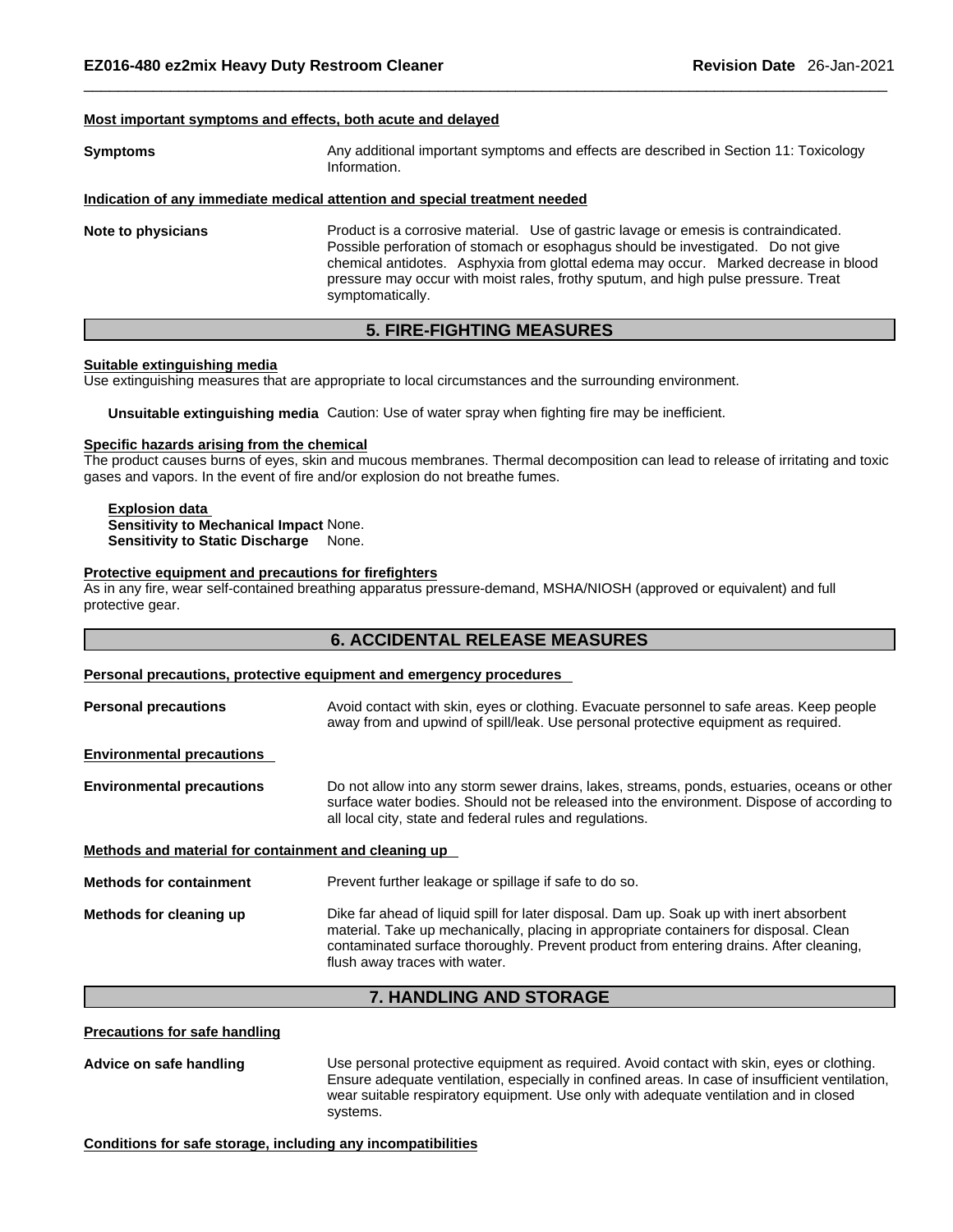|                           | 8. EXPOSURE CONTROLS/PERSONAL PROTECTION                                                                                                            |
|---------------------------|-----------------------------------------------------------------------------------------------------------------------------------------------------|
| Incompatible materials    | Strong bases. Strong reducing agents. Metals. Incompatible with strong acids and bases.<br>Incompatible with oxidizing agents.                      |
| <b>Storage Conditions</b> | Keep out of the reach of children. Keep containers tightly closed in a dry, cool and<br>well-ventilated place. Keep in properly labeled containers. |

## **Control parameters**

### **Exposure Guidelines** .

| <b>Chemical Name</b> | <b>ACGIH TLV</b>         | <b>OSHA PEL</b>                        | <b>NIOSH IDLH</b>            |
|----------------------|--------------------------|----------------------------------------|------------------------------|
| Phosphoric Acid      | STEL: $3 \text{ mg/m}^3$ | TWA: 1 $mq/m3$                         | IDLH: 1000 mg/m <sup>3</sup> |
| 7664-38-2            | TWA: 1 $mq/m3$           | (vacated) TWA: 1 mg/m $3$              | TWA: 1 $mq/m3$               |
|                      |                          | (vacated) STEL: $3 \text{ mg/m}^3$     | STEL: 3 mg/m <sup>3</sup>    |
| Ethanol              | STEL: 1000 ppm           | TWA: 1000 ppm                          | IDLH: 3300 ppm               |
| 64-17-5              |                          | TWA: 1900 mg/m <sup>3</sup>            | TWA: 1000 ppm                |
|                      |                          | (vacated) TWA: 1000 ppm                | TWA: 1900 mg/m <sup>3</sup>  |
|                      |                          | (vacated) TWA: $1900 \text{ mg/m}^3$   |                              |
| Hydrochloric Acid    | Ceiling: 2 ppm           | (vacated) Ceiling: 5 ppm               | IDLH: 50 ppm                 |
| 7647-01-0            |                          | (vacated) Ceiling: 7 mg/m <sup>3</sup> | Ceiling: 5 ppm               |
|                      |                          | Ceiling: 5 ppm                         | Ceiling: 7 mg/m <sup>3</sup> |
|                      |                          | Ceiling: 7 mg/m <sup>3</sup>           |                              |

*NIOSH IDLH Immediately Dangerous to Life or Health* 

**Other Information** Vacated limits revoked by the Court of Appeals decision in AFL-CIO v.OSHA, 965 F.2d 962 (11th Cir., 1992).

## **Appropriate engineering controls**

| <b>Engineering Controls</b>   | Showers, Eyewash stations & Ventilation systems.                                                                                                                                                                                                                                                                                                                                                            |
|-------------------------------|-------------------------------------------------------------------------------------------------------------------------------------------------------------------------------------------------------------------------------------------------------------------------------------------------------------------------------------------------------------------------------------------------------------|
|                               | Individual protection measures, such as personal protective equipment                                                                                                                                                                                                                                                                                                                                       |
| <b>Eye/face protection</b>    | Tight sealing safety goggles. Wear a face shield if splashing hazard exists.                                                                                                                                                                                                                                                                                                                                |
| Skin and body protection      | Wear impervious protective clothing, including boots, gloves, lab coat, apron or coveralls,<br>as appropriate, to prevent skin contact.                                                                                                                                                                                                                                                                     |
| <b>Respiratory protection</b> | If exposure limits are exceeded or irritation is experienced, NIOSH/MSHA approved<br>respiratory protection should be worn. Positive-pressure supplied air respirators may be<br>required for high airborne contaminant concentrations. Respiratory protection must be<br>provided in accordance with current local regulations.                                                                            |
| <b>General Hygiene</b>        | When using do not eat, drink or smoke. Keep away from food, drink and animal feeding<br>stuffs. Contaminated work clothing should not be allowed out of the workplace. Regular<br>cleaning of equipment, work area and clothing is recommended. Avoid contact with skin,<br>eyes or clothing. Take off all contaminated clothing and wash it before reuse. Wear suitable<br>gloves and eye/face protection. |

## **9. PHYSICAL AND CHEMICAL PROPERTIES**

## **Information on basic physical and chemical properties**

| <b>Physical state</b><br>Appearance<br>Color<br>Odor<br>Odor threshold | Liquid<br><b>Clear Pink</b><br>Pink<br>Pleasant<br>No Information available |  |
|------------------------------------------------------------------------|-----------------------------------------------------------------------------|--|
| <b>Property</b><br>рH<br><b>Specific Gravity</b>                       | <b>Values</b><br>$1.5 - 2.0$<br>1.092                                       |  |

**Property Values Remarks • Method**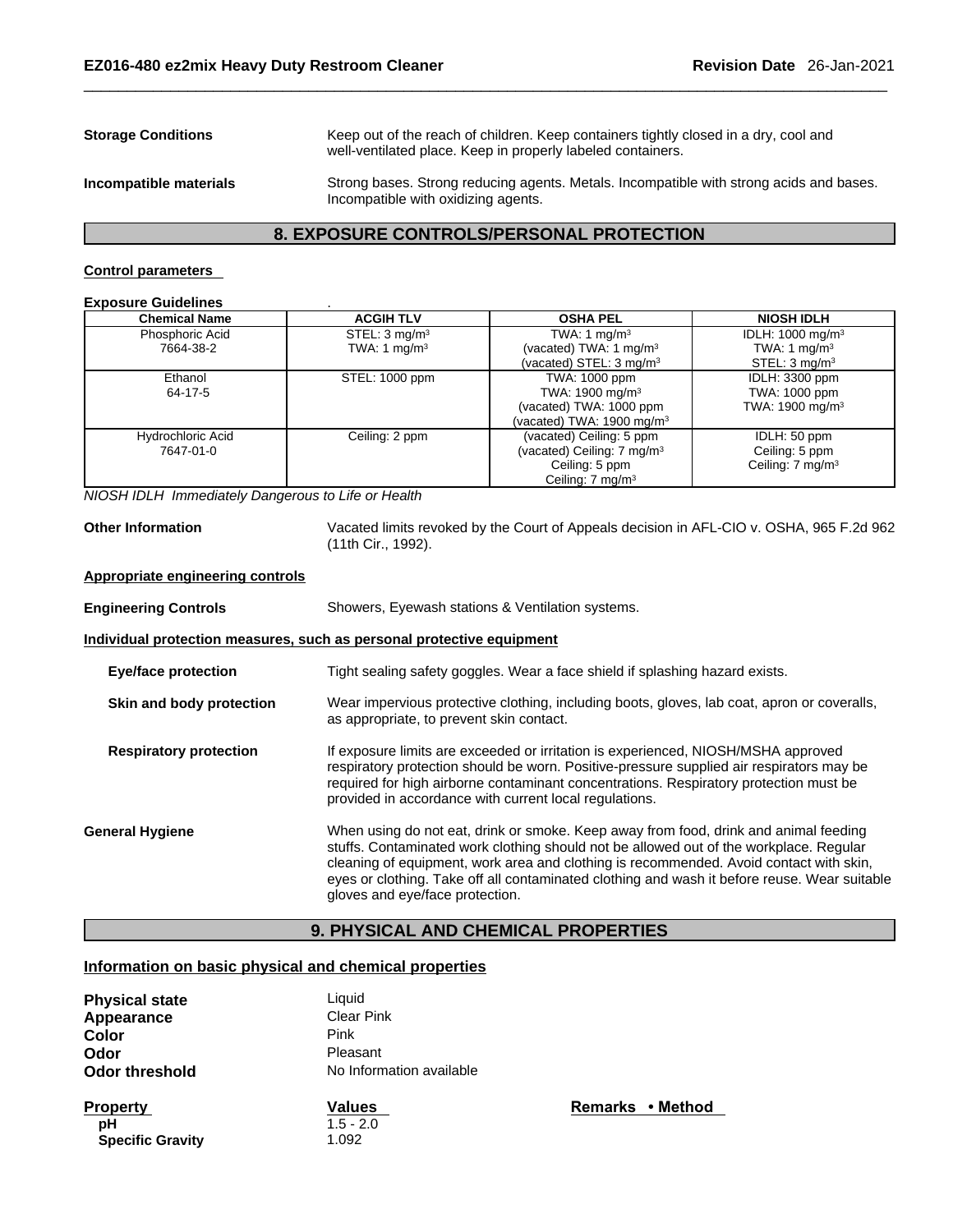| <b>Viscosity</b>                  | $< 25$ cP @ 25°C         |
|-----------------------------------|--------------------------|
| Melting point/freezing point      | No Information available |
| <b>Flash point</b>                | None                     |
| Boiling point / boiling range     | 100 °C / 212 °F Degrees  |
| <b>Evaporation rate</b>           | No Information available |
| Flammability (solid, gas)         | No data available        |
| <b>Flammability Limits in Air</b> |                          |
| <b>Upper flammability limit:</b>  | No Information available |
| Lower flammability limit:         | No Information available |
| Vapor pressure                    | No Information available |
| Vapor density                     | No Information available |
| <b>Water solubility</b>           | Complete                 |
| <b>Partition coefficient</b>      | No Information available |
| <b>Autoignition temperature</b>   | No Information available |
| <b>Decomposition temperature</b>  | No Information available |
|                                   |                          |
| <b>Other Information</b>          |                          |
|                                   |                          |
| <b>Density Lbs/Gal</b>            | 9.090                    |
| <b>VOC Content (%)</b>            | 0.42195                  |

## **10. STABILITY AND REACTIVITY**

## **Reactivity**

No data available

## **Chemical stability**

Stable under recommended storage conditions.

## **Possibility of Hazardous Reactions**

None under normal processing.

## **Conditions to avoid**

Extremes of temperature and direct sunlight. Exposure to air or moisture over prolonged periods.

#### **Incompatible materials**

Strong bases. Strong reducing agents. Metals. Incompatible with strong acids and bases. Incompatible with oxidizing agents.

## **Hazardous Decomposition Products**

Thermal decomposition can lead to release of irritating and toxic gases and vapors.

## **11. TOXICOLOGICAL INFORMATION**

## **Information on likely routes of exposure**

| <b>Product Information</b> |                     | The primary effects and toxicity of this material are due to it corrosive nature.                                                                                               |
|----------------------------|---------------------|---------------------------------------------------------------------------------------------------------------------------------------------------------------------------------|
|                            | <b>Inhalation</b>   | Avoid breathing vapors or mists. Breathing of vapor can cause respiratory irritation and<br>inflammation. Breathing of mist or liquid can cause burns to the respiratory tract. |
|                            | Eye contact         | Avoid contact with eyes. Corrosive. Causes severe eye damage.                                                                                                                   |
|                            | <b>Skin Contact</b> | Avoid contact with skin. Corrosive. Contact with skin may cause severe irritation and burns.                                                                                    |
|                            | <b>Ingestion</b>    | Do not taste or swallow. Ingestion causes acute irritation and burns to the mucous<br>membranes of the mouth, trachea, esophagus and stomach.                                   |

| <b>Chemical Name</b>            | Oral LD50            | Dermal LD50                | <b>Inhalation LC50</b>           |
|---------------------------------|----------------------|----------------------------|----------------------------------|
| <b>Phosphoric Acid</b>          | $= 1530$ mg/kg (Rat) | = 2740 mg/kg (Rabbit)      | $> 850 \text{ mg/m}^3$ (Rat) 1 h |
| 7664-38-2                       |                      |                            |                                  |
| Nonylphenol Polyethylene Glycol | $= 1310$ mg/kg (Rat) | $= 1780 \mu L/kg$ (Rabbit) |                                  |
| Ether                           | $= 2590$ mg/kg (Rat) |                            |                                  |
| 127087-87-0                     |                      |                            |                                  |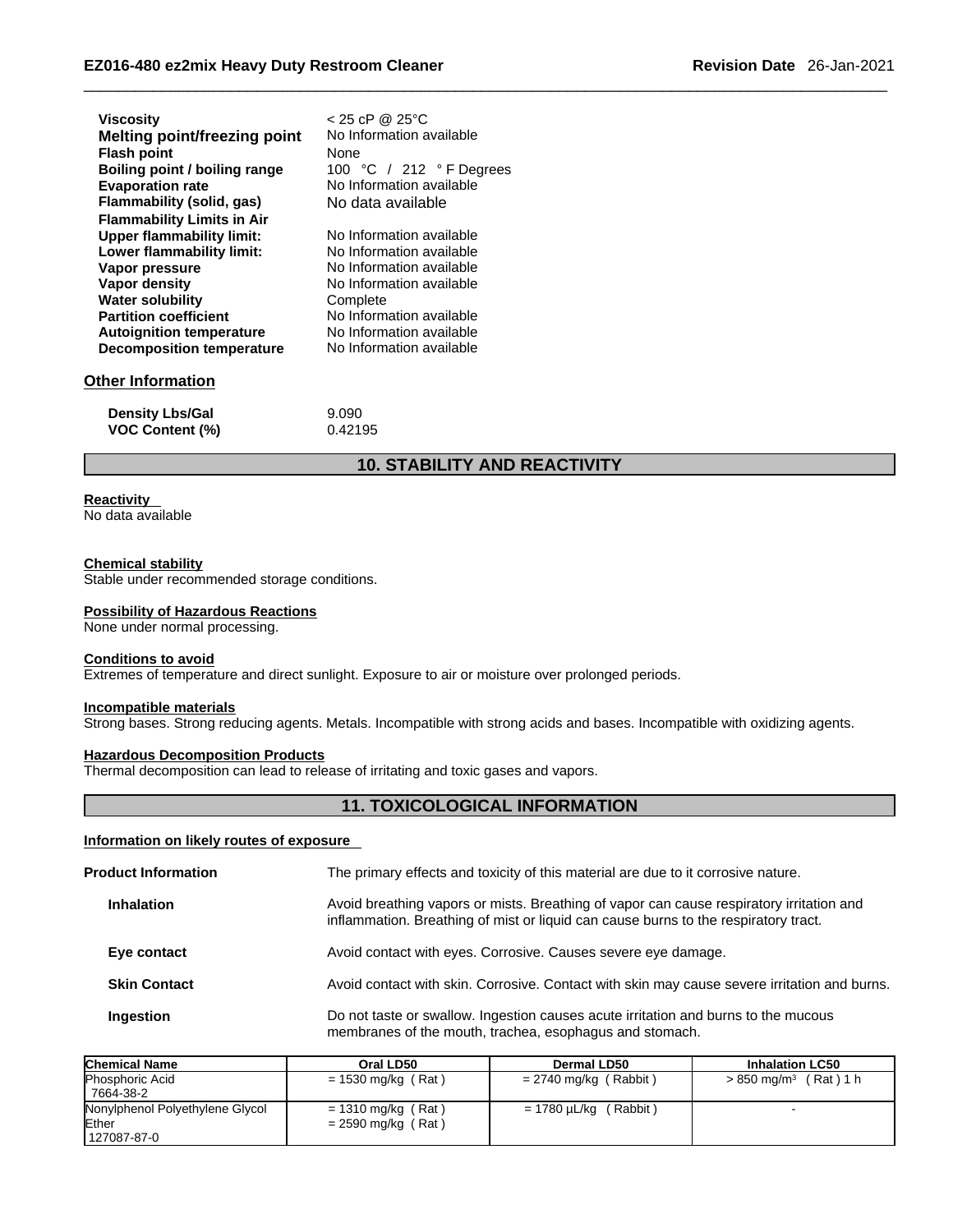| $= 84$ mg/kg (Rat)<br>Chloride<br>7173-51-5<br>$= 426$ mg/kg (Rat)<br>$= 2300$ mg/kg (Rabbit)<br>$= 850$ mg/kg (Rat)<br>$= 1420$ mg/kg (Rat)<br>Chlorides<br>$= 240$ mg/kg (Rat)<br>68424-85-1<br>No Information available.<br>Causes burns. Extremely corrosive and destructive to tissue. Risk of serious damage to<br>eyes.<br>No Information available.<br>No Information available.<br>The table below indicates whether each agency has listed any ingredient as a carcinogen.<br>Ethanol has been shown to be carcinogenic in long-term studies only when consumed as<br>alcoholic beverage.<br>ACGIH (American Conference of Governmental Industrial Hygienists)<br>A3 - Animal Carcinogen<br>IARC (International Agency for Research on Cancer)<br>Group 1 - Carcinogenic to Humans<br>NTP (National Toxicology Program)<br>Known - Known Carcinogen<br>OSHA (Occupational Safety and Health Administration of the US Department of Labor)<br>X - Present<br>No Information available.<br>No Information available.<br>No Information available.<br>Chronic exposure to corrosive fumes/gases may cause erosion of the teeth followed by jaw<br><b>Chronic toxicity</b><br>necrosis. Bronchial irritation with chronic cough and frequent attacks of pneumonia are<br>common. Gastrointestinal disturbances may also be seen. Ethanol has been shown to be<br>a reproductive toxin only when consumed as an alcoholic beverage. Ethanol has been<br>shown to be carcinogenic in long-term studies only when consumed as alcoholic beverage.<br>Avoid repeated exposure. Possible risk of irreversible effects.<br>EYES, Respiratory system, Skin.<br><b>Target organ effects</b><br>No Information available.<br>0% of the mixture consists of ingredient(s) of unknown toxicity<br><b>ATEmix (oral)</b><br>7,934.10<br><b>ATEmix (dermal)</b><br>14,709.26 | <b>12. ECOLOGICAL INFORMATION</b> |                               |  |  |
|----------------------------------------------------------------------------------------------------------------------------------------------------------------------------------------------------------------------------------------------------------------------------------------------------------------------------------------------------------------------------------------------------------------------------------------------------------------------------------------------------------------------------------------------------------------------------------------------------------------------------------------------------------------------------------------------------------------------------------------------------------------------------------------------------------------------------------------------------------------------------------------------------------------------------------------------------------------------------------------------------------------------------------------------------------------------------------------------------------------------------------------------------------------------------------------------------------------------------------------------------------------------------------------------------------------------------------------------------------------------------------------------------------------------------------------------------------------------------------------------------------------------------------------------------------------------------------------------------------------------------------------------------------------------------------------------------------------------------------------------------------------------------------------------------------------------------------------------------------------------|-----------------------------------|-------------------------------|--|--|
| Quaternary Ammonium Compounds<br>Benzyl-C12-C16-alkyldimethyl,<br>Information on toxicological effects<br><b>Symptoms</b><br>Delayed and immediate effects as well as chronic effects from short and long-term exposure<br>Corrosivity<br>Sensitization<br><b>Reproductive toxicity</b><br><b>Unknown Acute Toxicity</b>                                                                                                                                                                                                                                                                                                                                                                                                                                                                                                                                                                                                                                                                                                                                                                                                                                                                                                                                                                                                                                                                                                                                                                                                                                                                                                                                                                                                                                                                                                                                             |                                   | Didecyl Dimethyl Ammonium     |  |  |
|                                                                                                                                                                                                                                                                                                                                                                                                                                                                                                                                                                                                                                                                                                                                                                                                                                                                                                                                                                                                                                                                                                                                                                                                                                                                                                                                                                                                                                                                                                                                                                                                                                                                                                                                                                                                                                                                      |                                   |                               |  |  |
|                                                                                                                                                                                                                                                                                                                                                                                                                                                                                                                                                                                                                                                                                                                                                                                                                                                                                                                                                                                                                                                                                                                                                                                                                                                                                                                                                                                                                                                                                                                                                                                                                                                                                                                                                                                                                                                                      |                                   |                               |  |  |
|                                                                                                                                                                                                                                                                                                                                                                                                                                                                                                                                                                                                                                                                                                                                                                                                                                                                                                                                                                                                                                                                                                                                                                                                                                                                                                                                                                                                                                                                                                                                                                                                                                                                                                                                                                                                                                                                      |                                   |                               |  |  |
|                                                                                                                                                                                                                                                                                                                                                                                                                                                                                                                                                                                                                                                                                                                                                                                                                                                                                                                                                                                                                                                                                                                                                                                                                                                                                                                                                                                                                                                                                                                                                                                                                                                                                                                                                                                                                                                                      |                                   |                               |  |  |
| <b>STOT - repeated exposure</b><br><b>Aspiration hazard</b><br>Numerical measures of toxicity - Product Information<br>The following values are calculated based on chapter 3.1 of the GHS document.                                                                                                                                                                                                                                                                                                                                                                                                                                                                                                                                                                                                                                                                                                                                                                                                                                                                                                                                                                                                                                                                                                                                                                                                                                                                                                                                                                                                                                                                                                                                                                                                                                                                 |                                   |                               |  |  |
|                                                                                                                                                                                                                                                                                                                                                                                                                                                                                                                                                                                                                                                                                                                                                                                                                                                                                                                                                                                                                                                                                                                                                                                                                                                                                                                                                                                                                                                                                                                                                                                                                                                                                                                                                                                                                                                                      |                                   |                               |  |  |
|                                                                                                                                                                                                                                                                                                                                                                                                                                                                                                                                                                                                                                                                                                                                                                                                                                                                                                                                                                                                                                                                                                                                                                                                                                                                                                                                                                                                                                                                                                                                                                                                                                                                                                                                                                                                                                                                      |                                   | <b>Germ cell mutagenicity</b> |  |  |
|                                                                                                                                                                                                                                                                                                                                                                                                                                                                                                                                                                                                                                                                                                                                                                                                                                                                                                                                                                                                                                                                                                                                                                                                                                                                                                                                                                                                                                                                                                                                                                                                                                                                                                                                                                                                                                                                      |                                   | Carcinogenicity               |  |  |
|                                                                                                                                                                                                                                                                                                                                                                                                                                                                                                                                                                                                                                                                                                                                                                                                                                                                                                                                                                                                                                                                                                                                                                                                                                                                                                                                                                                                                                                                                                                                                                                                                                                                                                                                                                                                                                                                      |                                   |                               |  |  |
|                                                                                                                                                                                                                                                                                                                                                                                                                                                                                                                                                                                                                                                                                                                                                                                                                                                                                                                                                                                                                                                                                                                                                                                                                                                                                                                                                                                                                                                                                                                                                                                                                                                                                                                                                                                                                                                                      |                                   |                               |  |  |
|                                                                                                                                                                                                                                                                                                                                                                                                                                                                                                                                                                                                                                                                                                                                                                                                                                                                                                                                                                                                                                                                                                                                                                                                                                                                                                                                                                                                                                                                                                                                                                                                                                                                                                                                                                                                                                                                      |                                   |                               |  |  |
|                                                                                                                                                                                                                                                                                                                                                                                                                                                                                                                                                                                                                                                                                                                                                                                                                                                                                                                                                                                                                                                                                                                                                                                                                                                                                                                                                                                                                                                                                                                                                                                                                                                                                                                                                                                                                                                                      |                                   |                               |  |  |
|                                                                                                                                                                                                                                                                                                                                                                                                                                                                                                                                                                                                                                                                                                                                                                                                                                                                                                                                                                                                                                                                                                                                                                                                                                                                                                                                                                                                                                                                                                                                                                                                                                                                                                                                                                                                                                                                      |                                   | <b>STOT - single exposure</b> |  |  |
|                                                                                                                                                                                                                                                                                                                                                                                                                                                                                                                                                                                                                                                                                                                                                                                                                                                                                                                                                                                                                                                                                                                                                                                                                                                                                                                                                                                                                                                                                                                                                                                                                                                                                                                                                                                                                                                                      |                                   |                               |  |  |
|                                                                                                                                                                                                                                                                                                                                                                                                                                                                                                                                                                                                                                                                                                                                                                                                                                                                                                                                                                                                                                                                                                                                                                                                                                                                                                                                                                                                                                                                                                                                                                                                                                                                                                                                                                                                                                                                      |                                   |                               |  |  |
|                                                                                                                                                                                                                                                                                                                                                                                                                                                                                                                                                                                                                                                                                                                                                                                                                                                                                                                                                                                                                                                                                                                                                                                                                                                                                                                                                                                                                                                                                                                                                                                                                                                                                                                                                                                                                                                                      |                                   |                               |  |  |
|                                                                                                                                                                                                                                                                                                                                                                                                                                                                                                                                                                                                                                                                                                                                                                                                                                                                                                                                                                                                                                                                                                                                                                                                                                                                                                                                                                                                                                                                                                                                                                                                                                                                                                                                                                                                                                                                      |                                   |                               |  |  |
|                                                                                                                                                                                                                                                                                                                                                                                                                                                                                                                                                                                                                                                                                                                                                                                                                                                                                                                                                                                                                                                                                                                                                                                                                                                                                                                                                                                                                                                                                                                                                                                                                                                                                                                                                                                                                                                                      |                                   |                               |  |  |
|                                                                                                                                                                                                                                                                                                                                                                                                                                                                                                                                                                                                                                                                                                                                                                                                                                                                                                                                                                                                                                                                                                                                                                                                                                                                                                                                                                                                                                                                                                                                                                                                                                                                                                                                                                                                                                                                      |                                   |                               |  |  |
|                                                                                                                                                                                                                                                                                                                                                                                                                                                                                                                                                                                                                                                                                                                                                                                                                                                                                                                                                                                                                                                                                                                                                                                                                                                                                                                                                                                                                                                                                                                                                                                                                                                                                                                                                                                                                                                                      |                                   |                               |  |  |
|                                                                                                                                                                                                                                                                                                                                                                                                                                                                                                                                                                                                                                                                                                                                                                                                                                                                                                                                                                                                                                                                                                                                                                                                                                                                                                                                                                                                                                                                                                                                                                                                                                                                                                                                                                                                                                                                      |                                   |                               |  |  |
|                                                                                                                                                                                                                                                                                                                                                                                                                                                                                                                                                                                                                                                                                                                                                                                                                                                                                                                                                                                                                                                                                                                                                                                                                                                                                                                                                                                                                                                                                                                                                                                                                                                                                                                                                                                                                                                                      |                                   |                               |  |  |

## **Ecotoxicity**

0% of the mixture consists of components(s) of unknown hazards to the aquatic environment

| <b>Chemical Name</b>            | Algae/aquatic plants | Fish                               | <b>Crustacea</b> |
|---------------------------------|----------------------|------------------------------------|------------------|
| Nonylphenol Polyethylene Glycol |                      | 5:96 h Fish mg/L LC50              |                  |
| Ether                           |                      |                                    |                  |
| 127087-87-0                     |                      |                                    |                  |
| Didecyl Dimethyl Ammonium       |                      | 0.97: 96 h Danio rerio mg/L LC50   |                  |
| Chloride                        |                      | semi-static                        |                  |
| 7173-51-5                       |                      |                                    |                  |
| Quaternary Ammonium Compounds   |                      | 0.223 - 0.46: 96 h Lepomis         |                  |
| Benzyl-C12-C16-alkyldimethyl,   |                      | macrochirus mg/L LC50 static       |                  |
| Chlorides                       |                      | 0.823 - 1.61: 96 h Oncorhynchus    |                  |
| 68424-85-1                      |                      | mykiss mg/L LC50 static            |                  |
|                                 |                      | 1.3: 96 h Poecilia reticulata mg/L |                  |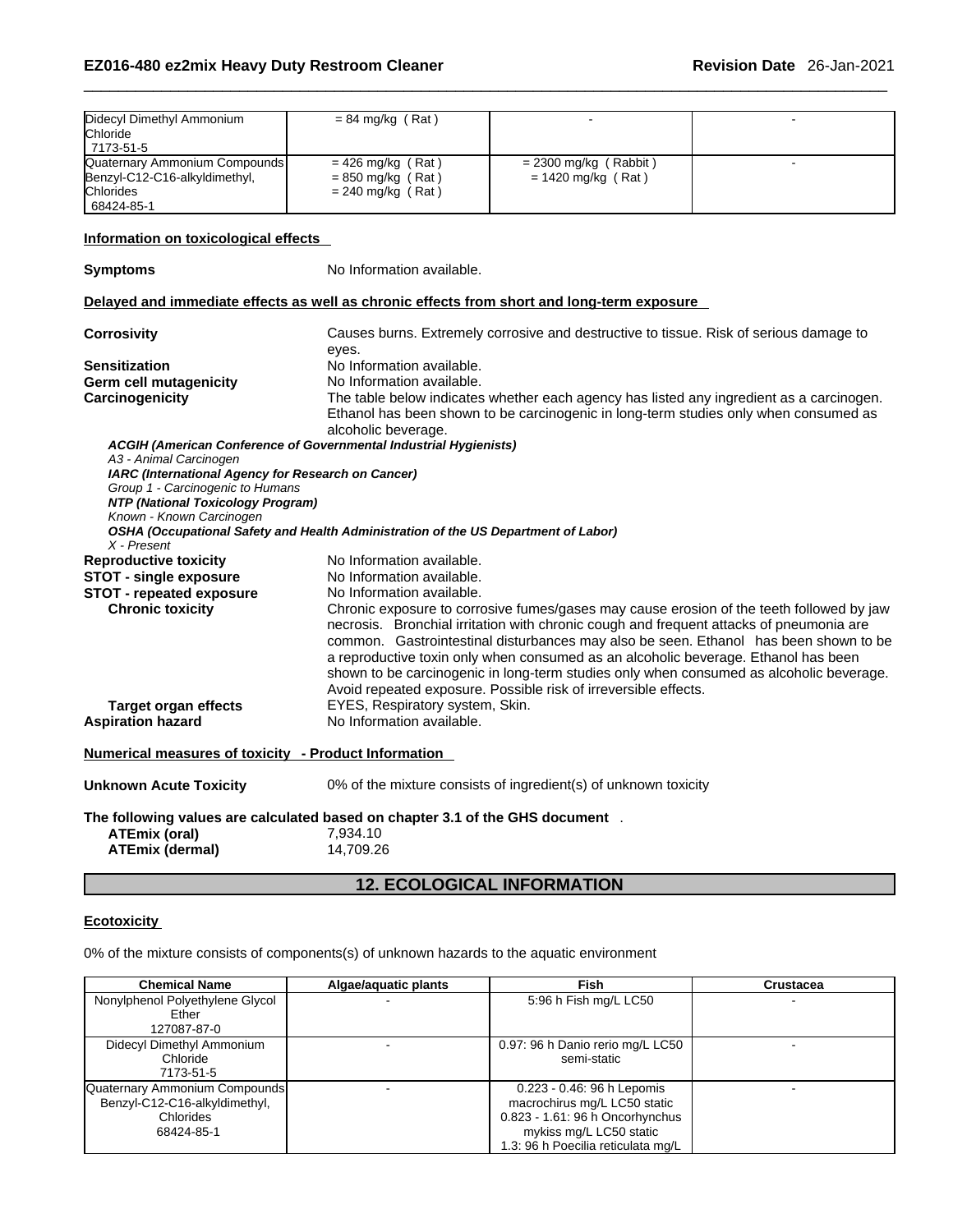|             | LC50 semi-static                    |                                  |
|-------------|-------------------------------------|----------------------------------|
|             | 2.4: 96 h Oryzias latipes mg/L LC50 |                                  |
|             | semi-static                         |                                  |
| Ethanol     | 12.0 - 16.0: 96 h Oncorhynchus      | 9268 - 14221: 48 h Daphnia magna |
| 64-17-5     | mykiss mL/L LC50 static             | mg/L LC50                        |
|             | 13400 - 15100: 96 h Pimephales      | 2: 48 h Daphnia magna mg/L EC50  |
|             | promelas mg/L LC50 flow-through     | <b>Static</b>                    |
|             | 100: 96 h Pimephales promelas       |                                  |
|             | mg/L LC50 static                    |                                  |
| Citric Acid | 1516: 96 h Lepomis macrochirus      |                                  |
| 77-92-9     | ma/L LC50                           |                                  |

## **Persistence and degradability**

No Information available.

#### **Bioaccumulation**

**DOT** 

No Information available.

| Other adverse effects          | No Information available                                                                               |
|--------------------------------|--------------------------------------------------------------------------------------------------------|
|                                | <b>13. DISPOSAL CONSIDERATIONS</b>                                                                     |
| <b>Waste treatment methods</b> |                                                                                                        |
| <b>Disposal of wastes</b>      | Disposal should be in accordance with applicable regional, national and local laws and<br>regulations. |
| <b>Contaminated packaging</b>  | Do not reuse container.                                                                                |
|                                |                                                                                                        |

This product contains one or more substances that are listed with the State of California as a hazardous waste.

| <b>Chemical Name</b>                | California<br><b>Hazardous Waste Status</b> |
|-------------------------------------|---------------------------------------------|
| <b>Phosphoric Acid</b><br>7664-38-2 | orrosive;                                   |

## **14. TRANSPORT INFORMATION**

The basic description below is specific to the container size. This information is provided for at a glance DOT information. Please refer to the container and/or shipping papers for the appropriate shipping description before tendering this material for shipment. For additional information, please contact the distributor listed in section 1 of this SDS.

| UN/ID No.                       | UN1760                                                               |
|---------------------------------|----------------------------------------------------------------------|
| Proper shipping name            | Corrosive liquids, n.o.s.                                            |
| <b>Hazard Class</b>             | 8                                                                    |
| <b>Packing Group</b>            | Ш                                                                    |
| <b>Special Provisions</b>       | IB3, T7, TP1, TP28                                                   |
| <b>Description</b>              | UN 1760, Corrosive liquids, n.o.s. (Phosphoric Acid), 8, III         |
| <b>Emergency Response Guide</b> | 154                                                                  |
| <b>Number</b>                   |                                                                      |
| TDG                             |                                                                      |
| UN/ID No.                       | UN1760                                                               |
| Proper shipping name            | Corrosive liquids, n.o.s.                                            |
| <b>Hazard Class</b>             | 8                                                                    |
| <b>Packing Group</b>            | Ш                                                                    |
| <b>Description</b>              | UN1760, Corrosive liquids, n.o.s. (contains Phosphoric Acid), 8, III |

**15. REGULATORY INFORMATION** 

**International Inventories**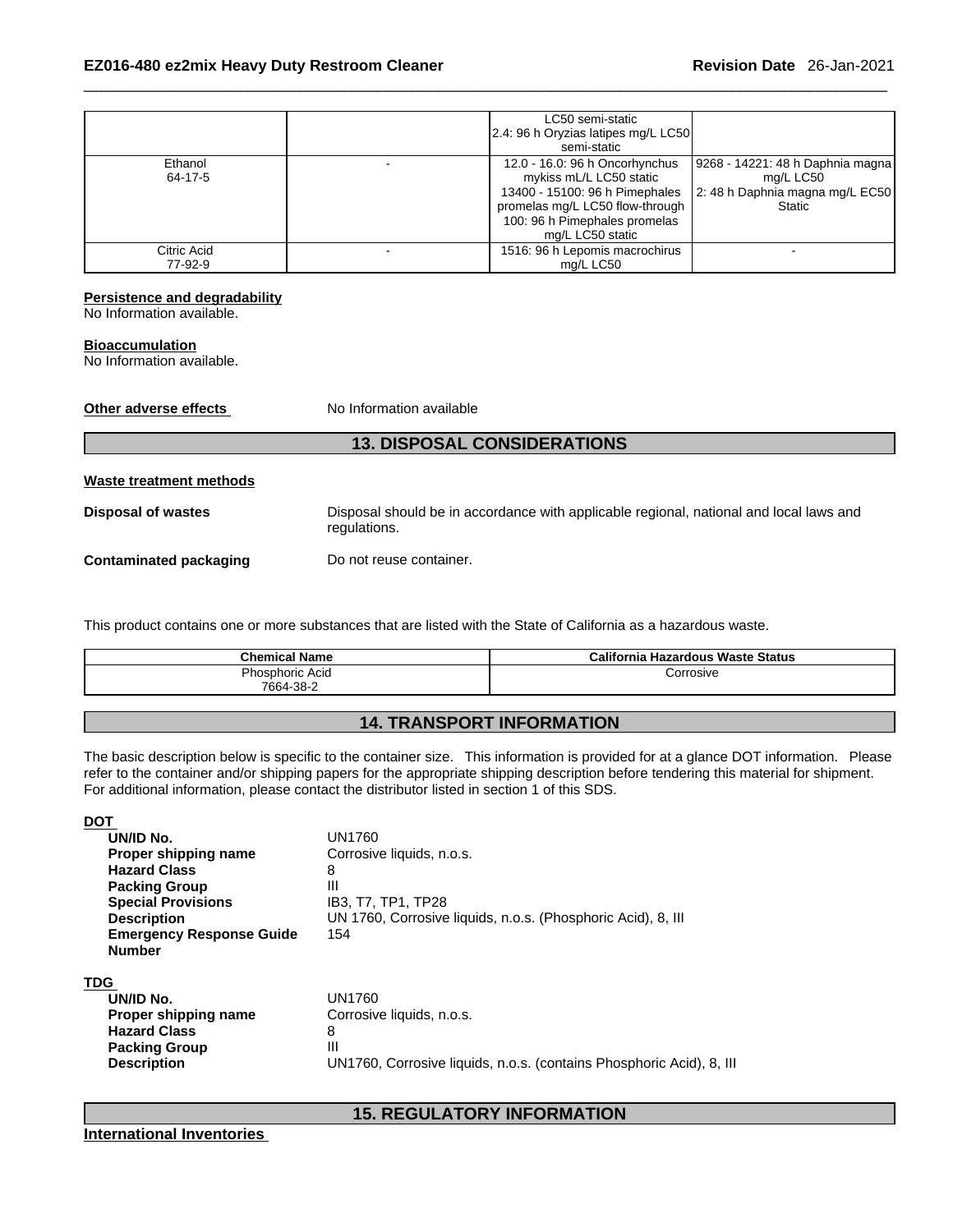| TSCA            | Complies |
|-----------------|----------|
| <b>DSL/NDSL</b> | Complies |

## **Legend:**

**TSCA** - United States Toxic Substances Control Act Section 8(b) Inventory **DSL/NDSL** - Canadian Domestic Substances List/Non-Domestic Substances List

## **US Federal Regulations**

## **SARA 313**

Section 313 of Title III of the Superfund Amendments and Reauthorization Act of 1986 (SARA). This product contains a chemical or chemicals which are subject to the reporting requirements of the Act and Title 40 of the Code of Federal Regulations, Part 372

| <b>Chemical Name</b>                                | <b>SARA 313 - Threshold Values %</b> |  |  |
|-----------------------------------------------------|--------------------------------------|--|--|
| Nonylphenol Polyethylene Glycol Ether - 127087-87-0 | 1.0                                  |  |  |
| <b>SARA 311/312 Hazard Categories</b>               |                                      |  |  |
| Acute health hazard                                 | Yes                                  |  |  |
| <b>Chronic Health Hazard</b>                        | Yes                                  |  |  |
| <b>Fire hazard</b>                                  | No                                   |  |  |
| Sudden release of pressure hazard                   | No                                   |  |  |
| <b>Reactive Hazard</b>                              | No                                   |  |  |

## **CWA (Clean WaterAct)**

This product contains the following substances which are regulated pollutants pursuant to the Clean Water Act (40 CFR 122.21 and 40 CFR 122.42)

| <b>Chemical Name</b>                | <b>CWA - Reportable</b><br>Quantities | <b>CWA - Toxic Pollutants</b> | <b>CWA - Priority Pollutants</b> | <b>CWA - Hazardous</b><br><b>Substances</b> |
|-------------------------------------|---------------------------------------|-------------------------------|----------------------------------|---------------------------------------------|
| <b>Phosphoric Acid</b><br>7664-38-2 | 5000 lb                               |                               |                                  |                                             |

## **CERCLA**

This material, as supplied, contains one or more substances regulated as a hazardous substance under the Comprehensive Environmental Response Compensation and Liability Act (CERCLA) (40 CFR 302)

| <b>Chemical Name</b>                                                             | <b>Hazardous Substances RQs</b> | <b>CERCLA/SARA RQ</b> | <b>Reportable Quantity (RQ)</b> |
|----------------------------------------------------------------------------------|---------------------------------|-----------------------|---------------------------------|
| Phosphoric Acid                                                                  | 5000 lb                         |                       | RQ 5000 lb final RQ             |
| 7664-38-2                                                                        |                                 |                       | RQ 2270 kg final RQ             |
| $\mathbf{1} \cdot \mathbf{2} \cdot \mathbf{3} \cdot \mathbf{4} \cdot \mathbf{5}$ |                                 |                       |                                 |

## **US State Regulations**

## **California Proposition 65**

This product has been evaluated and does not require warning labeling under California Proposition 65.

## **U.S. State Right-to-Know Regulations**

| <b>Chemical Name</b>     | <b>New Jersey</b> | <b>Massachusetts</b> | Pennsylvania |
|--------------------------|-------------------|----------------------|--------------|
| Phosphoric Acid          |                   |                      |              |
| 7664-38-2                |                   |                      |              |
| Ethanol                  |                   |                      |              |
| 64-17-5                  |                   |                      |              |
| <b>Hydrochloric Acid</b> |                   |                      |              |
| 7647-01-0                |                   |                      |              |

**U.S. EPA Label Information** 

### **EPA Pesticide Registration Number** Not Applicable